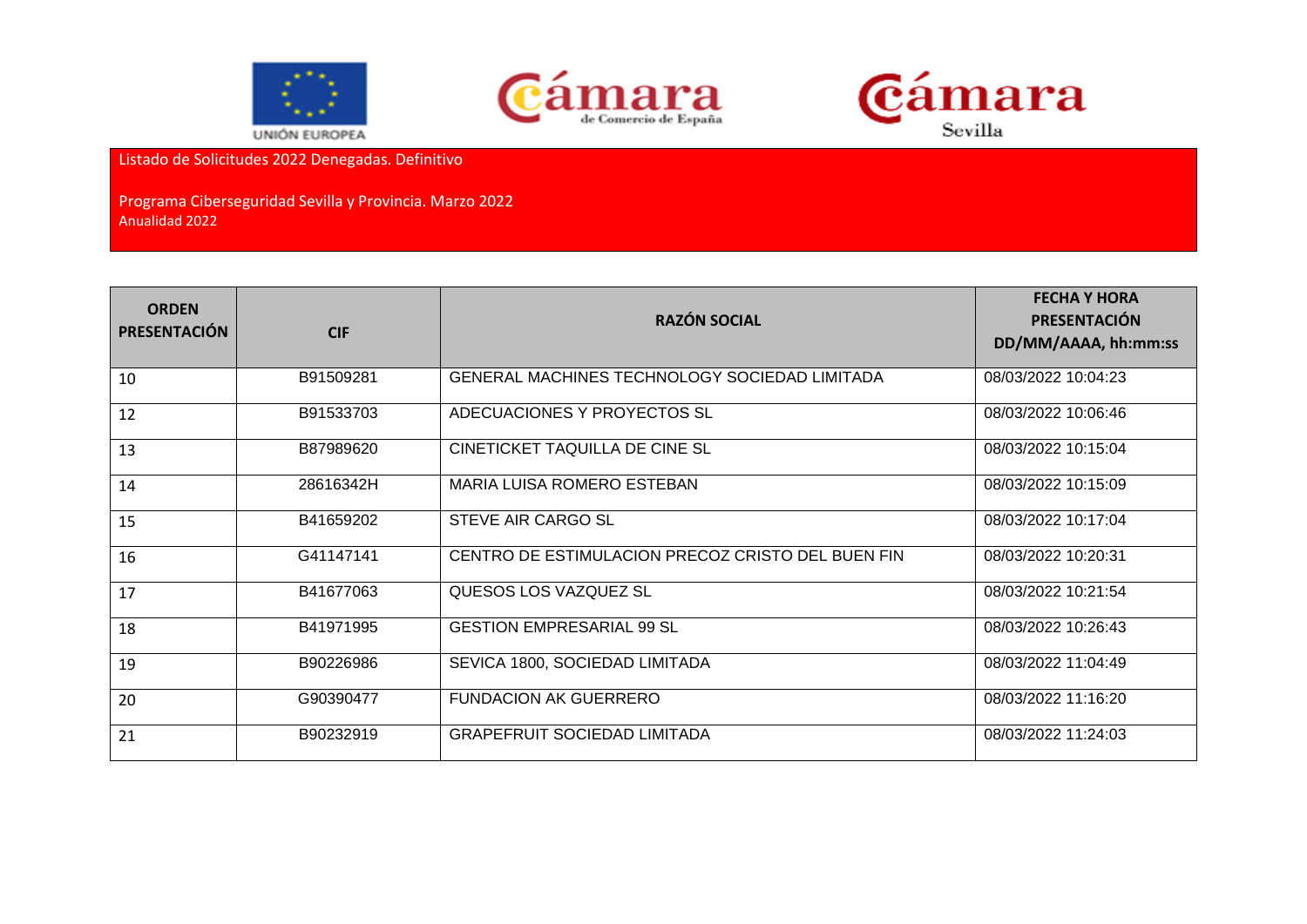





| <b>ORDEN</b><br><b>PRESENTACIÓN</b> | <b>CIF</b> | <b>RAZÓN SOCIAL</b>                                                              | <b>FECHA Y HORA</b><br><b>PRESENTACIÓN</b><br>DD/MM/AAAA, hh:mm:ss |
|-------------------------------------|------------|----------------------------------------------------------------------------------|--------------------------------------------------------------------|
| 22                                  | B91764928  | CERRAMIENTOS Y PARTICIONES DEL SUR, SOCIEDAD LIMITADA                            | 08/03/2022 11:48:58                                                |
| 23                                  | B90483819  | NUTRIBEL NUTRICOSMETICA SOCIEDAD LIMITADA                                        | 09/03/2022 14:41:00                                                |
| 24                                  | B41262791  | DEPROM SOCIEDAD LIMITADA                                                         | 10/03/2022 13:00:22                                                |
| 25                                  | B41842428  | SERVICIOS INFORMATICOS Y ECONOMICOS SL                                           | 10/03/2022 14:12:33                                                |
| 26                                  | B91103473  | ESTUDIOS DE DATOS ECONOMICOS Y CONTABLES SL                                      | 10/03/2022 14:17:35                                                |
| 27                                  | B90417809  | VESTIBILIDAD SHOWROOM SOCIEDAD LIMITADA                                          | 11/03/2022 11:51:13                                                |
| 28                                  | B91254219  | <b>J C GONZALEZ LOIS SL</b>                                                      | 14/03/2022 09:40:02                                                |
| 29                                  | B41198367  | <b>RECREATIVOS VENTERIN SL</b>                                                   | 15/03/2022 11:10:52                                                |
| 30                                  | B90004961  | FACTORY ELECTRODOMESTICOS ALFA SOCIEDAD LIMITADA                                 | 15/03/2022 11:35:50                                                |
| 31                                  | 48962199Y  | MARISOL LOPEZ ALVAREZ                                                            | 15/03/2022 11:43:28                                                |
| 32                                  | B91390161  | SOCIEDAD ESPECIALIZADA EN NEGOCIOS DECISORIOS Y<br>AVENTAJADOS SOCIEDAD LIMITADA | 16/03/2022 10:41:45                                                |
| 33                                  | G91612507  | <b>FUNDACION NAO VICTORIA</b>                                                    | 16/03/2022 11:29:48                                                |
| 34                                  | B41859570  | SEÑALETICA Y MOBILIARIO URBANO DE ANDALUCIA SL                                   | 16/03/2022 16:58:52                                                |
| 35                                  | B90176561  | <b>EXPEDITION CAMPERS SOCIEDAD LIMITADA</b>                                      | 17/03/2022 11:38:24                                                |
| 36                                  | B91198200  | CENTRO MEDICO Y ESTETICO ATLAS SL                                                | 18/03/2022 20:49:13                                                |